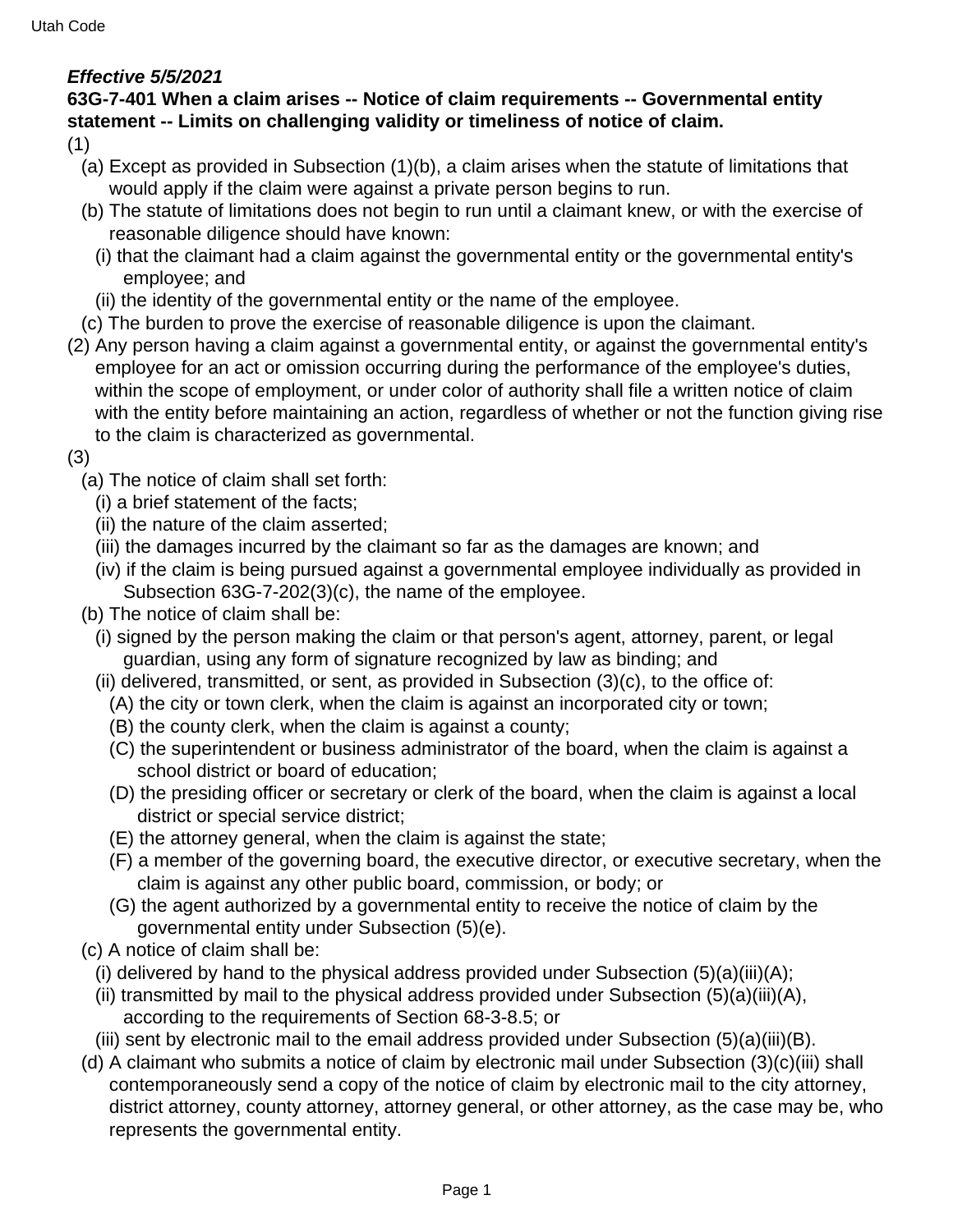(4)

- (a) If an injury that may reasonably be expected to result in a claim against a governmental entity is sustained by a claimant who is under the age of majority or mentally incompetent, that governmental entity may file a request with the court for the appointment of a guardian ad litem for the potential claimant.
- (b) If a guardian ad litem is appointed, the time for filing a claim under Section 63G-7-402 begins when the order appointing the guardian ad litem is issued.
- (5)
	- (a) A governmental entity subject to suit under this chapter shall file a statement with the Division of Corporations and Commercial Code within the Department of Commerce containing:
		- (i) the name and address of the governmental entity;
		- (ii) the office or agent designated to receive a notice of claim; and
		- (iii)
			- (A) the physical address to which a notice of claim is to be delivered by hand or transmitted by mail, for a notice of claim that a claimant chooses to hand deliver or transmit by mail; and
			- (B) the email address to which a notice of claim is to be sent, for a notice of claim that a claimant chooses to send by email, and the email address of the city attorney, district attorney, county attorney, attorney general, or other attorney, as the case may be, who represents the governmental entity.
	- (b) A governmental entity shall update the governmental entity's statement as necessary to ensure that the information is accurate.
	- (c) The Division of Corporations and Commercial Code shall develop a form for governmental entities to complete that provides the information required by Subsection (5)(a).
	- (d)
		- (i) A newly incorporated municipality shall file the statement required by Subsection (5)(a) promptly after the lieutenant governor issues a certificate of incorporation under Section 67-1a-6.5.
		- (ii) A newly incorporated local district shall file the statement required by Subsection (5)(a) at the time that the written notice is filed with the lieutenant governor under Section 17B-1-215.
	- (e) A governmental entity may, in the governmental entity's statement, identify an agent authorized to accept notices of claim on behalf of the governmental entity.
- (6) The Division of Corporations and Commercial Code shall:
	- (a) maintain an index of the statements required by this section arranged both alphabetically by entity and by county of operation; and
	- (b) make the indices available to the public both electronically and via hard copy.
- (7) A governmental entity may not challenge the validity of a notice of claim on the grounds that it was not directed and delivered to the proper office or agent if the error is caused by the governmental entity's failure to file or update the statement required by Subsection (5).
- (8) A governmental entity may not challenge the timeliness, under Section 63G-7-402, of a notice of claim if:

(a)

- (i) the claimant files a notice of claim with the governmental entity:
	- (A) in accordance with the requirements of this section; and
	- (B) within 30 days after the expiration of the time for filing a notice of claim under Section 63G-7-402;
- (ii) the claimant demonstrates that the claimant previously filed a notice of claim:
	- (A) in accordance with the requirements of this section;